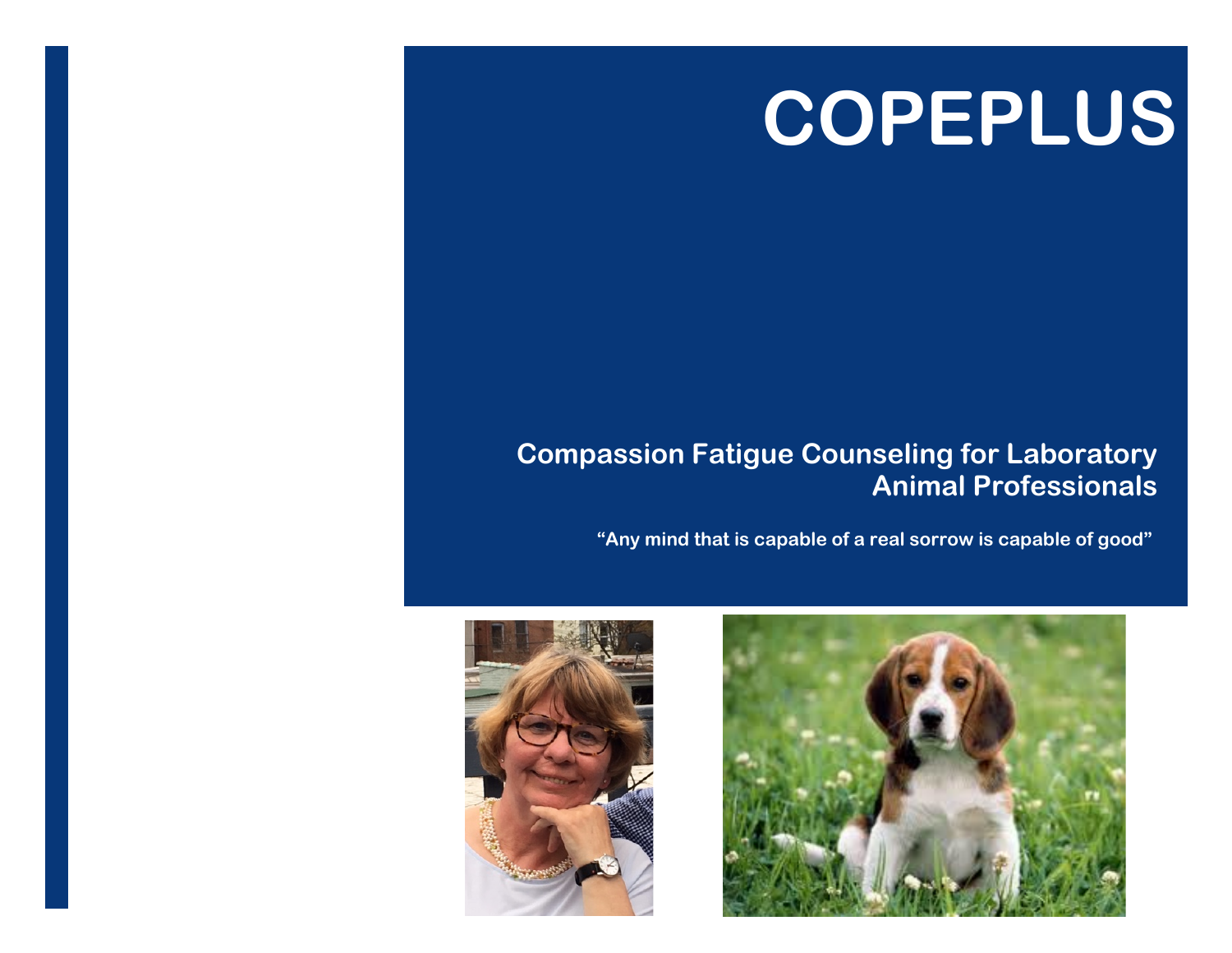

#### **For more information about COPEPLUS: please contact us**

## **CopePlus is a bureau specialized in Compassion Fatigue Counseling for professionals working with laboratory animals.**

Working in an animal facility and caring too much can cause mental pain. When animal caregivers focus on the animals and their well-being without practicing selfcare, destructive behavior can surface. Listlessness, irritability and emotional exhaustion head a long list of symptoms associated with the secondary traumatic stress disorder now labeled: Compassion Fatigue. When people are experiencing compassion fatigue it will stagnate the ability to mature in their profession.

It is well known that people frequently experience grief, sadness and feelings of guilt, both during the term of a study and when a study is completed and the animals need to be euthanized. Acknowledging that these feelings exits and providing support are very important. If these emotions are addressed appropriately, people will feel validated and their coping mechanism will be strengthened. Their ability to sustain and to form new bonds will be reinforced. It is very important to provide good guidance to set up a sustainable support program that is suitable and customized for a facility.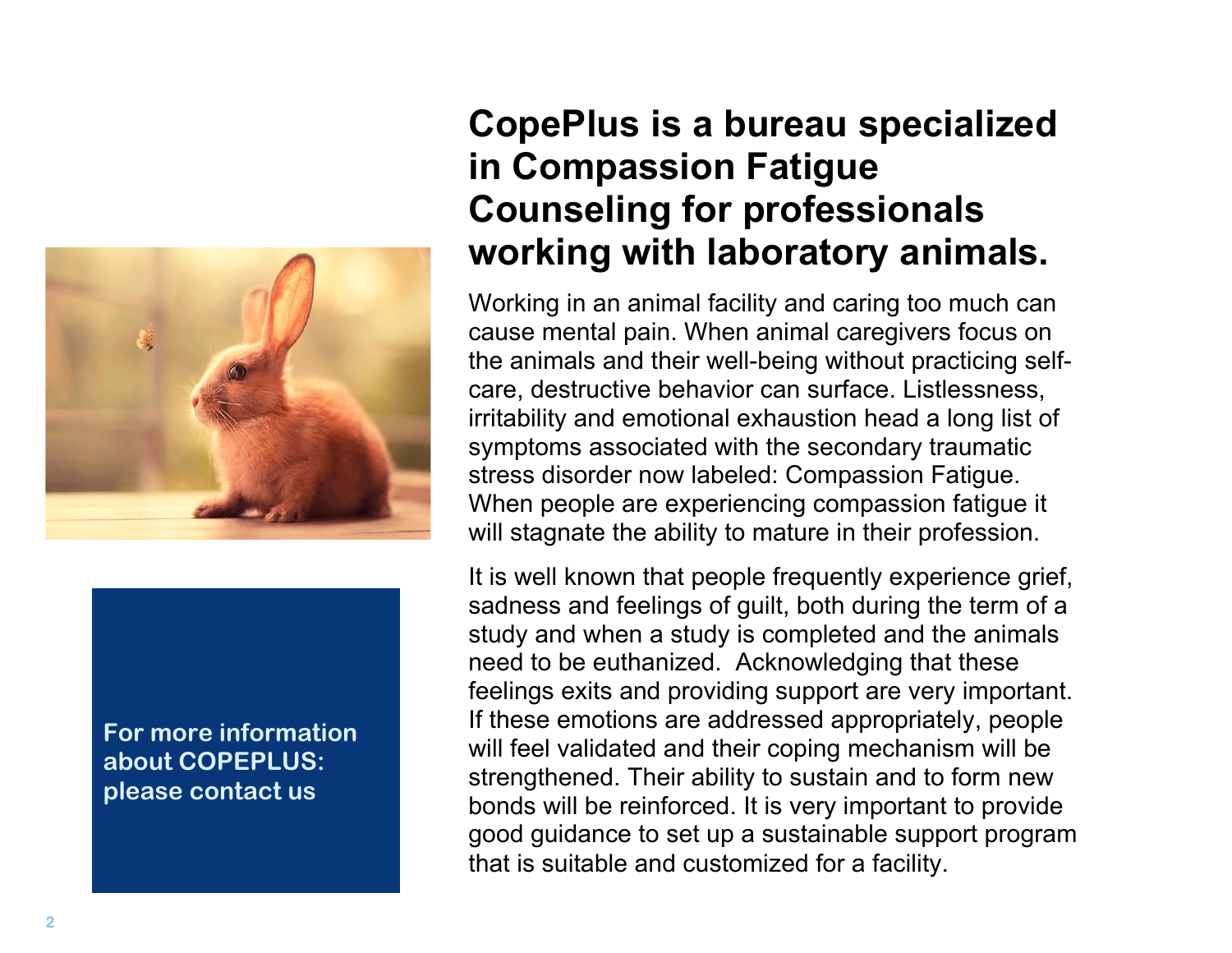I believe that addressing these emotions related to laboratory animal sciences is so important that I started in 2009 a Compassion Fatigue Counseling Bureau for laboratory animal professionals. I know that when providing the proper tools on how to manage these human emotions will help the laboratory animal caregivers, research team as well as the animals.

I am a Certified Compassion Fatigue Professional

Our counseling service includes the following:

- 1. Needs Assessment: Comprehensive report is provided after the Needs Assessment is completed.
- 2. Setting up Compassion Fatigue Support Programs.
- 3. Virtual guidance during crisis situations
- 4. Workshops specific for laboratory animal care staff as well for all animal caregivers
- 5. Teachings on Self Care and Awareness
- 6. Provide guidance for Compassion Fatigue Survey design to suit your facility



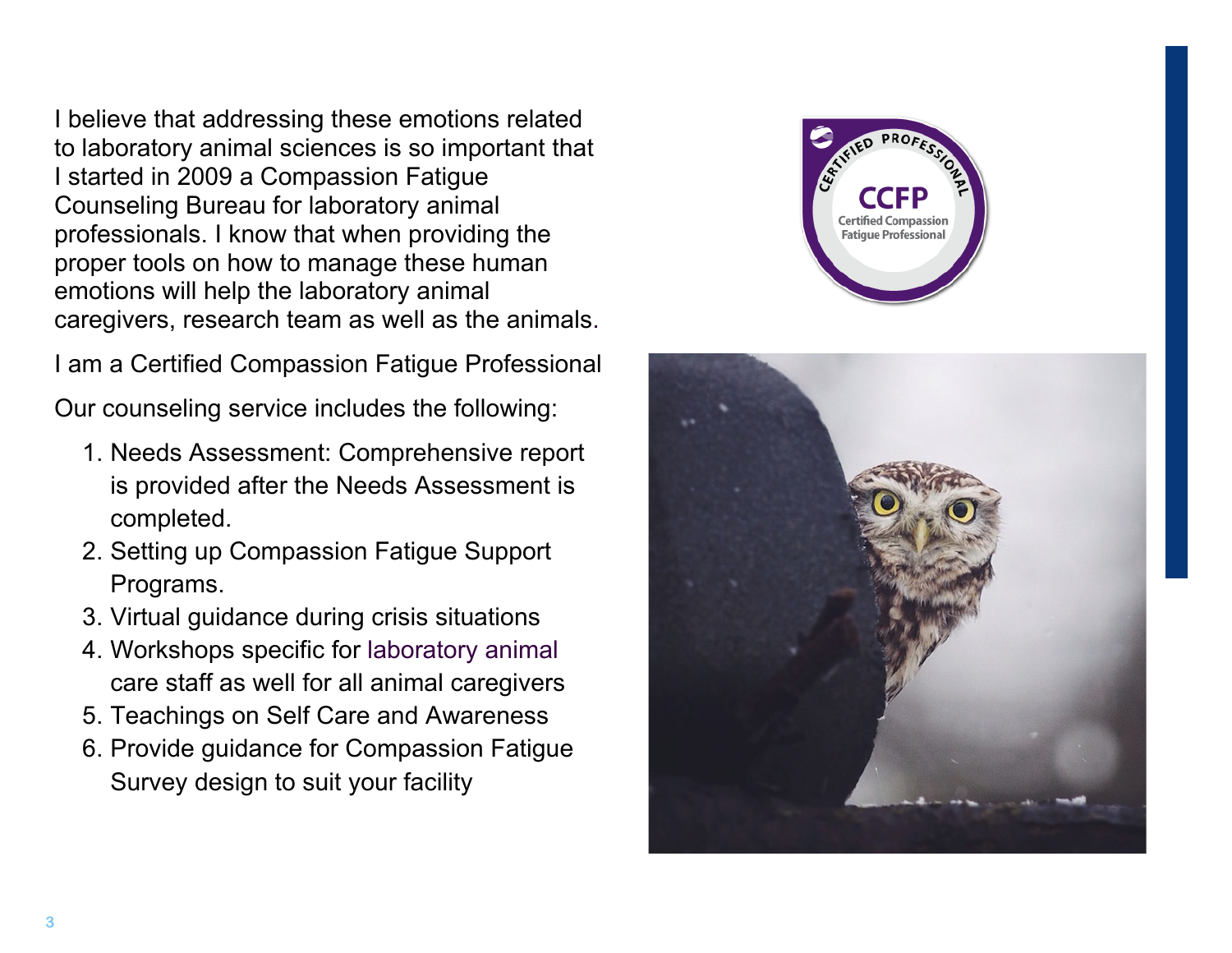#### **How much do I charge?**

#### **It is a labor of love. It is my give back to the world of Laboratory Animal Sciences which has given me so much**

I do **NOT** charge a speaker or consulting fee; you only pay for all my travel expenses, including airfare, hotel, meals, ground transportation and parking.

- 1. I am located in New Jersey, USA and Lucerne, Switzerland.
- 2. USA located facilities pay for traveling within the USA and European facilities for traveling within Europe.

#### **How to contact us:**

CopePlus is located in the USA and Switzerland

In the USA: anneke338@me.com

In Switzerland: +41 79 137 2481

Anneke Keizer BS, MBA, LATg, CCFP

**Since I am located on two continents, the best route to contact me is via email.**